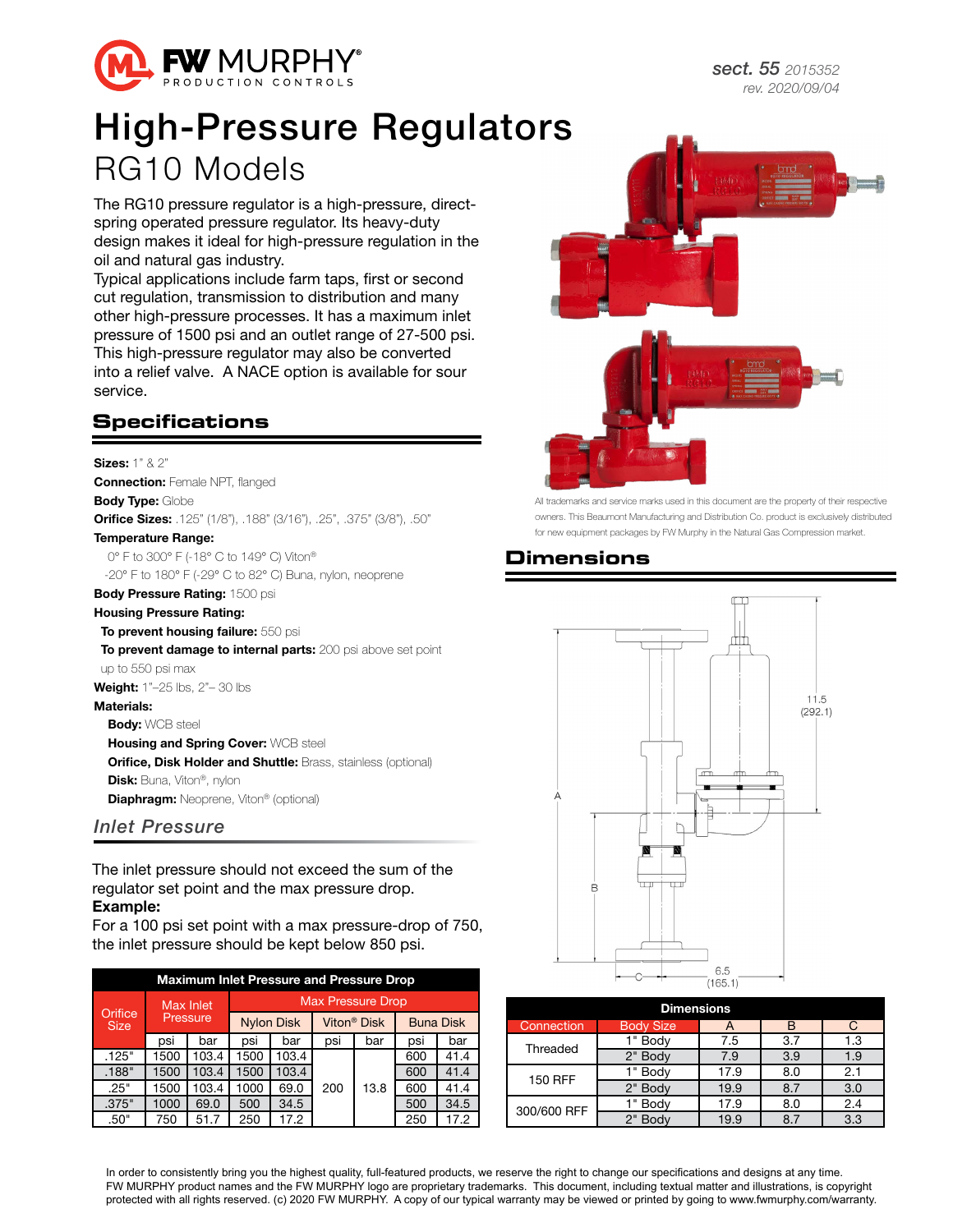#### **Capacities of 0.6 S.G. Natural Gas in SCFH**

| Outlet                                                   | Outlet |          | <b>Inlet Pressure</b> |              |                 |                  | 1" Body Size             |                  | 2" Body Size     |                  |                  |                          |                  |                               |
|----------------------------------------------------------|--------|----------|-----------------------|--------------|-----------------|------------------|--------------------------|------------------|------------------|------------------|------------------|--------------------------|------------------|-------------------------------|
| Pressure                                                 |        | Pressure |                       |              |                 |                  | <b>Orifice Diameter</b>  |                  |                  |                  |                  | <b>Orifice Diameter</b>  |                  |                               |
| Range                                                    | psig   | bar      | psig                  | bar          | .125"           | .188"            | .25"                     | .375"            | .50"             | .125"            | .188"            | .25"                     | .375"            | .50"                          |
|                                                          |        |          | 60                    | 4.1          | 900             | 2,000            | 3,100                    | 5,200            | 8.100            | 1,000            | 2,100            | 3,200                    | 5,300            | 12,000                        |
| 27 to 50<br>psig<br>$(1.86 \text{ to } 3.4 \text{ bar})$ |        |          | 75                    | 5.2          | 1,300           | 2,800            | 3,800                    | 7,200            | 10,000           | 1,400            | 2,900            | 3,900                    | 7,300            | 16,000                        |
|                                                          |        |          | 100                   | 6.9          | 1,700           | 3,500            | 5,700                    | 10,500           | 13,000           | 1,800            | 3,600            | 5,800                    | 10,000           | 21,000                        |
|                                                          |        |          | 150                   | 10.3         | 2,600           | 5,700            | 8,700                    | 13,000           | 17,000           | 2,700            | 5,800            | 9,000                    | 15,000           | 36,000                        |
|                                                          | 50     | 3.4      | 200<br>300            | 13.8<br>20.7 | 3,500<br>5,300  | 7,800<br>10,500  | 11,000<br>14,000         | 16,000<br>20,000 | 19,000<br>23,000 | 3,600<br>5,500   | 7,900<br>11,000  | 12,000<br>19,000         | 21,000<br>48,000 | 55,000<br>83,000              |
|                                                          |        |          | 400                   | 27.6         | 6,900           | 13,000           | 17,000                   | 23,000           |                  | 7,000            | 15,000           | 27,000                   | 63,000           |                               |
|                                                          |        |          | 550                   | 19.3         | 9,600           | 16,000           | 20,000                   | 26,000           |                  | 9,700            | 21,000           | 38,000                   | 88,000           |                               |
|                                                          |        |          | 600                   | 41.4         | 9,800           | 17,000           | 21,000                   |                  |                  | 10,000           | 23,000           | 42,000                   |                  |                               |
|                                                          |        |          | 1,050                 | 72.4         | 17,000          | 23,000           | 27,000                   |                  |                  | 19,000           | 42,000           | 74,000                   |                  |                               |
|                                                          |        |          | 1,500                 | 103          | 19,000          | 25,000           |                          |                  |                  | 27,000           | 60,000           |                          |                  |                               |
|                                                          |        |          | 60                    | 4.1          | 800             | 1,500            | 2,400                    | 4,300            | 6,400            | 900              | 1,600            | 2,500                    | 4,400            | 7,300                         |
|                                                          |        |          | 75                    | 5.2          | 1,200           | 2,100            | 3,100                    | 5,500            | 8,000            | 1,300            | 2,200            | 3,200                    | 6,100            | 9,300                         |
|                                                          |        |          | 100                   | 6.9          | 1,500           | 3,100            | 4,200                    | 7,500            | 10,000           | 1,600            | 3,400            | 4,300                    | 7,600            | 12,000                        |
|                                                          |        |          | 150<br>200            | 10.3<br>13.8 | 2,400           | 4,500            | 6,700<br>9,400           | 11,000<br>14.000 | 14,000<br>17,000 | 2,500<br>3,500   | 4,600<br>6,700   | 7,100<br>9,600           | 12,000           | 19,000                        |
|                                                          | 50     | 3.4      | 300                   | 20.7         | 3,400<br>5,200  | 6,600<br>8,900   | 11,000                   | 16,000           | 20,000           | 5,300            | 10,000           | 14,000                   | 16,000<br>27,000 | 27,000<br>$\overline{51,000}$ |
|                                                          |        |          | 400                   | 27.6         | 6,800           | 11,000           | 15,000                   | 20,000           |                  | 6,900            | 13,000           | 21,000                   | 46,000           |                               |
|                                                          |        |          | 550                   | 19.3         | 9,500           | 13,000           | 17,000                   | 23,000           |                  | 9,600            | 18,000           | 29,000                   | 87,000           |                               |
|                                                          |        |          | 600                   | 41.4         | 9,800           | 14,000           | 19,000                   |                  |                  | 10,000           | 20,000           | 35,000                   |                  |                               |
| 46 to 95                                                 |        |          | 1,050                 | 72.4         | 14,000          | 19,000           | 22,000                   |                  |                  | 18,000           | 41,000           | 73,000                   |                  |                               |
| psig                                                     |        |          | 1,500                 | 103          | 18,000          | 24,000           |                          |                  |                  | 26,000           | 59,000           |                          |                  |                               |
| (32 to 6.5 bar)                                          |        | 5.2      | 100                   | 6.9          | 1,700           | 3,200            | 5,000                    | 8,000            | 13,000           | 1,800            | 3,300            | 5,200                    | 9,000            | 14,000                        |
|                                                          |        |          | 125                   | 8.6          | 2,200           | 4,300            | 6,700                    | 10,000           | 15,000           | 2,300            | 4,400            | 6,900                    | 11,000           | 18,000                        |
|                                                          |        |          | 200                   | 5.2          | 3,500           | 7,300            | 10,000                   | 16,000           | 22,000           | 3,600            | 7,400            | 11,000                   | 19,000           | 30,000                        |
|                                                          |        |          | 250                   | 17.2         | 4,400           | 9,400            | 13,000                   | 19,000           | 24,000           | 4,500            | 9,500            | 14,000                   | 26,000           | 44,000                        |
|                                                          | 75     |          | 325                   | 22.4         | 5,700           | 11,000           | 16,000                   | 23,000           | 27,000           | 5,800            | 12,000           | 18,000                   | 36,000           | 67,000                        |
|                                                          |        |          | 400<br>575            | 27.6<br>39.6 | 7,100<br>9,700  | 14,000<br>18,000 | 19,000<br>23,000         | 27,000<br>30,000 |                  | 7,200<br>9,800   | 15,000<br>22,000 | 24,000<br>37,000         | 47,000<br>92,000 |                               |
|                                                          |        |          | 600                   | 41.4         | 9,900           | 19,000           | 25,000                   |                  |                  | 10,000           | 23,000           | 39,000                   |                  |                               |
|                                                          |        |          | 1,075                 | 74.1         | 18,000          | 27,000           | 32,000                   |                  |                  | 19,000           | 42,000           | 75,000                   |                  |                               |
|                                                          |        |          | 1,500                 | 103          | 23,000          | 32,000           |                          |                  |                  | 24,000           | 60,000           |                          |                  |                               |
|                                                          |        |          | 125                   | 8.6          | 2,000           | 3,600            | 5,500                    | 9,200            | 13,000           | 2,100            | 3,700            | 5,600                    | 9,800            | 15,000                        |
|                                                          |        |          | 150                   | 10.3         | 2,500           | 4,600            | 6,800                    | 11,000           | 16,000           | 2,600            | 4,900            | 7,400                    | 12,000           | 18,000                        |
|                                                          | 100    |          | 200                   | 5.2          | 3,600           | 6,600            | 9,400                    | 13,000           | 22,000           | 3,700            | 6,900            | 10,000                   | 17,000           | 27,000                        |
|                                                          |        |          | 250                   | 17.2         | 4,400           | 8,500            | 11.000                   | 18.000           | 26,000           | 4,500            | 8,700            | 13,000                   | 22,000           | 34,000                        |
|                                                          |        | 6.9      | 300                   | 20.7         | 5,300           | 9,800            | 14,000                   | 21,000           | 30,000           | 5,400            | 10,000           | 16,000                   | 27,000           | 44,000                        |
|                                                          |        |          | 350                   | 24.1         | 6,100           | 10,000           | 16,000   25,000   32,000 |                  |                  | 6,300            | 12,000           | 19,000   33,000   57,000 |                  |                               |
|                                                          |        |          | 400<br>600            | 27.6         | 7,000           | 13,000           | 18,000                   | 27,000           |                  | 7,200            | 14,000<br>21,000 | 21,000                   | 39,000           |                               |
|                                                          |        |          | 1,100                 | 41.4<br>75.8 | 9,500<br>19,500 | 18,000<br>28,000 | 23,000<br>35,000         | 35,000           |                  | 10,000<br>19,000 | 43,000           | 34,000<br>74.000         | 69,000           |                               |
|                                                          |        |          | 1,500                 | 103          | 25,000          | 35,000           |                          |                  |                  | 27,000           | 59,000           |                          |                  |                               |
|                                                          |        |          | 150                   | 10.3         | 2,400           | 4,600            | 6,700                    | 11,000           | 17,000           | 2,500            | 5,000            | 8,100                    | 12,000           | 20,000                        |
|                                                          |        |          | 200                   | 5.2          | 3,500           | 6,800            | 10,000                   | 15,000           | 23,000           | 3,600            | 7,400            | 11,000                   | 19,000           | 30,000                        |
|                                                          |        |          | 250                   | 17.2         | 4,300           | 8,900            | 12,000                   | 19,000           | 29,000           | 4,400            | 9,400            | 14,000                   | 24,000           | 39,000                        |
| 90 to 150                                                |        |          | 300                   | 20.7         | 5,200           | 10,000           | 15,000                   | 25,000           | 34,000           | 5,300            | 11,000           | 17,000                   | 31,000           | 48,000                        |
| psig                                                     | 125    | 8.6      | 375                   | 25.9         | 6,600           | 13,000           | 18,500                   | 28,000           | 39,000           | 7,000            | 15,000           | 24,000                   | 43,000           | 65,000                        |
| (6.2 to 10.3 bar)                                        |        |          | 400                   | 27.6         | 7,300           | 14,500           | 19,000                   | 29,000           |                  | 8,300            | 18,000           | 28,000                   | 56,000           |                               |
|                                                          |        |          | 500                   | 34.5         | 7,900           | 15,000           | 25,000                   | 36,000           |                  | 8,800            | 19,000           | 30,000                   | 59,000           |                               |
|                                                          |        |          | 625                   | 43.1         | 10,000          | 22,000           | 29,000                   | 41,000           |                  | 11,000           | 24,000           | 40,000                   | 79,000           |                               |
|                                                          |        |          | 1,125                 | 77.6         | 18,000          | 33,000           | 42,000                   |                  |                  | 19,000           | 44,000           | 79,000                   |                  |                               |
|                                                          |        |          | 1,500<br>200          | 103<br>13.8  | 26,000<br>3,400 | 43,000<br>6,800  | 10,000                   | 16,000           | 26,000           | 27,000<br>3,500  | 60,000<br>7,300  | 11,000                   | 18,000           | 30,000                        |
|                                                          |        |          | 250                   | 17.2         | 4,400           | 8,800            | 13,000                   | 20,000           | 32,000           | 4,500            | 9,500            | 15,000                   | 26,000           | 38,000                        |
|                                                          |        |          | 300                   | 20.7         | 5,300           | 10,000           | 15,000                   | 24,000           | 35,000           | 5,400            | 11,000           | 19,000                   | 32,000           | 52,000                        |
|                                                          |        |          | 400                   | 27.6         | 7,100           | 14,000           | 22,000                   | 34,000           | 42,000           | 7,200            | 15,000           | 26,000                   | 46,000           | 77,000                        |
|                                                          | 150    | 10.3     | 450                   | 31.0         | 7,700           | 17,000           | 24,000                   | 36,000           |                  | 8,100            | 18,000           | 29,000                   | 54,000           |                               |
|                                                          |        |          | 650                   | 44.8         | 9,000           | 24,000           | 33,000                   | 49,000           |                  | 10,000           | 25,000           | 44,000                   | 88,000           |                               |
|                                                          |        |          | 800                   | 55.2         | 13,000          | 29,000           | 38,000                   |                  |                  | 14,000           | 30,000           | 54,000                   |                  |                               |
|                                                          |        |          | 1,150                 | 79.2         | 20,000          | 38,000           | 49,000                   |                  |                  | 21,000           | 46,000           | 78,000                   |                  |                               |
|                                                          |        |          | 1,500                 | 103          | 26,000          | 47,000           |                          |                  |                  | 27,000           | 60,000           |                          |                  |                               |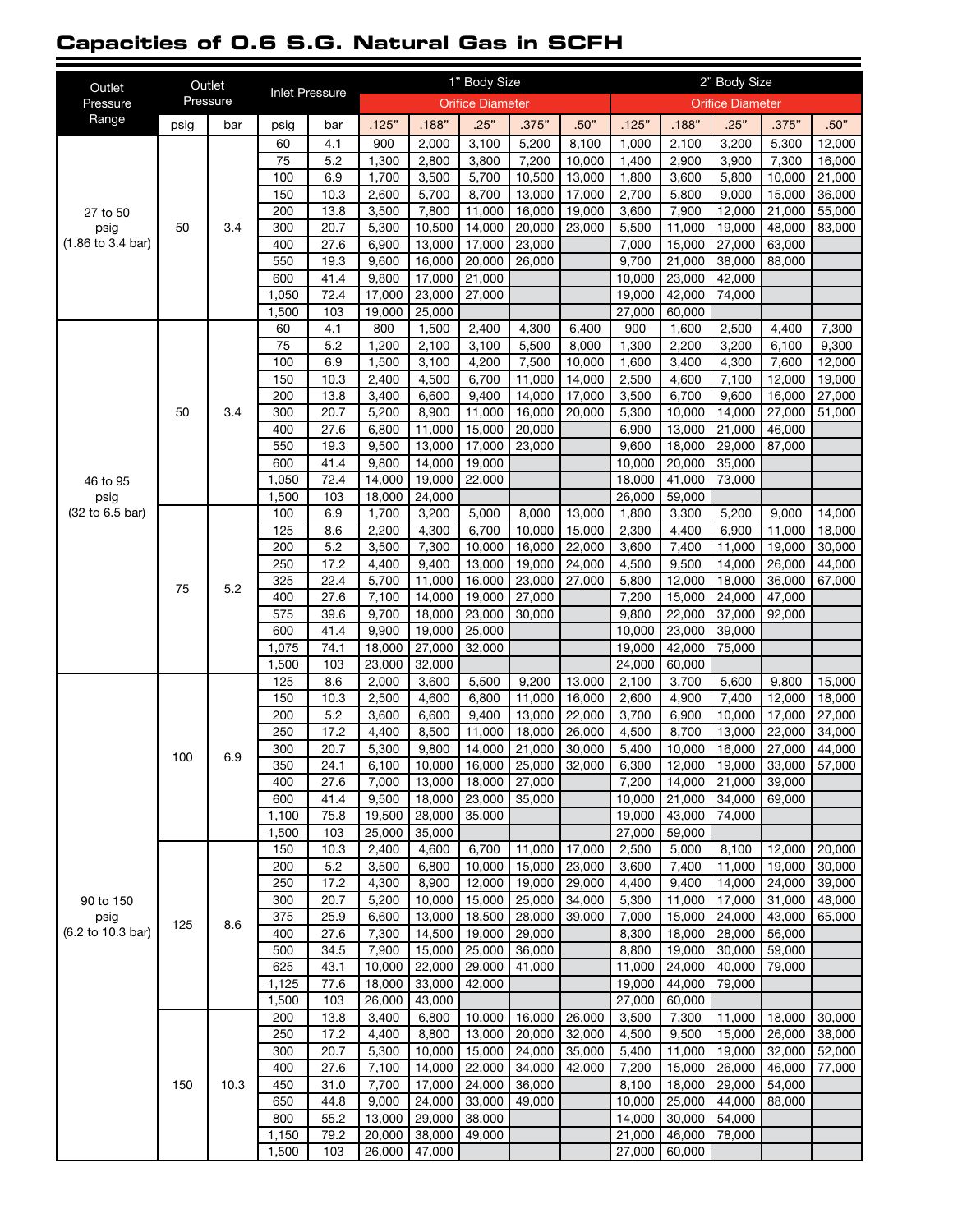# **Capacities of 0.6 S.G. Natural Gas in SCFH (Continued)**

| Outlet             | Outlet   |      |                       |              | 1" Body Size            |                  |                  |                     |                                           |                         | 2" Body Size     |                           |                  |                  |  |
|--------------------|----------|------|-----------------------|--------------|-------------------------|------------------|------------------|---------------------|-------------------------------------------|-------------------------|------------------|---------------------------|------------------|------------------|--|
| Pressure           | Pressure |      | <b>Inlet Pressure</b> |              | <b>Orifice Diameter</b> |                  |                  |                     |                                           | <b>Orifice Diameter</b> |                  |                           |                  |                  |  |
| Range              | psig     | bar  | psig                  | bar          | .125"                   | .188"            | .25"             | .375"               | .50"                                      | .125"                   | .188"            | .25"                      | .375"            | .50"             |  |
|                    |          |      | 200                   | 13.8         | 3,400                   | 6,200            | 9,300            | 16,000              | 24,000                                    | 3,500                   | 6,900            | 10,000                    | 17,000           | 28,000           |  |
|                    |          |      | 250                   | 17.2         | 4,300                   | 8,800            | 12,000           | 20,000              | 27,000                                    | 4,400                   | 9,000            | 13,000                    | 23,000           | 36,000           |  |
|                    |          |      | 300                   | 20.7         | 5,300                   | 10,000           | 15,000           | 24,000              | 30,000                                    | 5,400                   | 11,000           | 17,000                    | 28,000           | 47,000           |  |
|                    |          |      | 400                   | 27.6         | 7,100                   | 14,000           | 21,000           | 32,000              | 38,000                                    | 7,200                   | 15,000           | 24,000                    | 40,000           | 66,000           |  |
| 150 to 200<br>psig | 150      | 10.3 | 450                   | 31.0         | 7,600                   | 15,000           | 24,000           | 36,000              |                                           | 8,000                   | 17,000           | 27,000                    | 46,000           |                  |  |
|                    |          |      | 650                   | 44.8         | 9,000                   | 21,000           | 33,000           | 48,000              |                                           | 10,000                  | 22,000           | 40.000                    | 74,000           |                  |  |
|                    |          |      | 800                   | 55.2         | 13,000                  | 27,000           | 37,000           |                     |                                           | 14,000                  | 30,000           | 51.000                    |                  |                  |  |
|                    |          |      | 1,150<br>1,500        | 79.3<br>103  | 19,500<br>26,000        | 34,000<br>44,000 | 49,000           |                     |                                           | 20,000<br>27,000        | 45,000<br>60,000 | 78,000                    |                  |                  |  |
|                    |          |      | 250                   | 17.2         | 4,200                   | 8,300            | 12,000           | 20,000              | 30,000                                    | 4,300                   | 9,100            | 13,000                    | 23,000           | 42,000           |  |
| (10.3 to 13.8 bar) |          |      | 300                   | 20.7         | 5,200                   | 10,000           | 16,000           | 25,000              | 35,000                                    | 5,300                   | 11,000           | 18,000                    | 33,000           | 52,000           |  |
|                    |          |      | 450                   | 31.0         | 7,800                   | 16,000           | 26,000           | 43,000              | 50,000                                    | 7,900                   | 17,000           | 29,000                    | 52,000           | 84,000           |  |
|                    |          |      | 600                   | 41.1         | 9,500                   | 22,000           | 34,000           | 55,000              |                                           | 10,000                  | 23,000           | 40,000                    | 75,000           |                  |  |
|                    | 200      | 13.8 | 700                   | 48.3         | 11,000                  | 25,000           | 40,000           | 61,000              |                                           | 12,000                  | 27,000           | 47,000                    | 90,000           |                  |  |
|                    |          |      | 800                   | 55.2         | 13,000                  | 30.000           | 43,000           |                     |                                           | 14,000                  | 31,000           | 54,000                    |                  |                  |  |
|                    |          |      | 1,000                 | 68.9         | 16,000                  | 37,000           | 50,000           |                     |                                           | 17,000                  | 39,000           | 69,000                    |                  |                  |  |
|                    |          |      | 1,200                 | 82.7         | 20,000                  | 41,000           | 59,000           |                     |                                           | 21,000                  | 48,000           | 83,000                    |                  |                  |  |
|                    |          |      | 1,500                 | 103          | 26,000                  | 53,000           |                  |                     |                                           | 27,000                  | 60,000           |                           |                  |                  |  |
|                    |          |      | 250                   | 17.2         | 4,200                   | 8,200            | 11,000           | 20,000              | 29,000                                    | 4,300                   | 8,900            | 12,000                    | 23.000           | 35,000           |  |
|                    |          |      | 300                   | 20.7         | 5,200                   | 10,000           | 14,500           | 25,000              | 35,000                                    | 5,300                   | 11,000           | 18.000                    | 31,000           | 46,000           |  |
|                    | 200      |      | 450                   | 31.0         | 7,700                   | 16,000           | 24,000           | 40,000              | 50.000                                    | 7,800                   | 17,000           | 28,000                    | 50,000           | 78,000           |  |
|                    |          |      | 600                   | 41.4         | 9,500                   | 22,000           | 31,000           | $\overline{5}1,000$ |                                           | 10,000                  | 23,000           | 38,000                    | 70,000           |                  |  |
|                    |          | 13.8 | 700                   | 48.3         | 11,000                  | 25,000           | 35,000           | 55,000              |                                           | 12,000                  | 27,000           | 45,000                    | 83,000           |                  |  |
|                    |          |      | 800<br>1,000          | 55.2         | 13,000<br>16,000        | 29,000<br>36,000 | 42,000           |                     |                                           | 14,000                  | 31,000<br>39,000 | 52,000<br>68,000          |                  |                  |  |
|                    |          |      | 1,200                 | 68.9<br>82.7 | 19,000                  | 41,000           | 50,000           |                     |                                           | 17,000<br>20,000        | 46,000           | 83,000                    |                  |                  |  |
|                    |          |      | 1,500                 | 103          | 26,000                  | 51,000           | 55,000           |                     |                                           | 27,000                  | 60,000           |                           |                  |                  |  |
|                    |          |      | 300                   | 20.7         | 4,900                   | 9,000            | 15,000           | 28,000              | 42,000                                    | 5,000                   | 10,000           | 17,000                    | 30,000           | 52,000           |  |
|                    | 250      |      | 400                   | 27.6         | 7,000                   | 14,000           | 23,000           | 40,000              | 56,000                                    | 7,100                   | 15,000           | 25,000                    | 47,000           | 76,000           |  |
| 200 to 275         |          |      | 500                   | 34.5         | 8,500                   | 18,000           | 29,000           | 51,000              | 65,000                                    | 8,600                   | 19,000           | 34,000                    | 62,000           | 103,000          |  |
| psig               |          |      | 600                   | 41.4         | 9,500                   | 22,000           | 34,000           | 59,000              |                                           | 10,000                  | 23,000           | 41,000                    | 78,000           |                  |  |
| (13.8 to 19 bar)   |          | 17.2 | 750                   | 51.7         | 12,500                  | 28,000           | 44,000           | 69,000              |                                           | 13,000                  | 29,000           | 51,000                    | 106,000          |                  |  |
|                    |          |      | 1,000                 | 68.9         | 16,000                  | 39,000           | 58,000           |                     |                                           | 17,000                  | 40,000           | 68,000                    |                  |                  |  |
|                    |          |      | 1,200                 | 82.7         | 21,000                  | 49,000           | 69,000           |                     |                                           | 22,000                  | 50,000           | 87,000                    |                  |                  |  |
|                    |          |      | 1,500                 | 103          | 26,000                  | 59,000           |                  |                     |                                           | 27,000                  | 60,000           |                           |                  |                  |  |
|                    |          |      | 300                   | 20.7         | 4,700                   | 9,000            | 15,000           | 28,000              | 39,000                                    | 4,800                   | 10,000           | 17,000                    | 29,000           | 43,000           |  |
|                    |          |      | 400                   | 27.6         | 6,900                   | 14,000           | 25,000           | 40,000              | 54,000                                    | 7,000                   | 15,000           | 26,000                    | 47,000           | 73,000           |  |
|                    |          |      | 525                   | 36.2         |                         |                  |                  |                     | 8,600   18,000   35,000   68,000   94,000 |                         |                  | $9,200$   20,000   36,000 | 69,000 112,000   |                  |  |
|                    | 275      | 19   | 775                   | 53.4         | 11,000                  | 28,000           |                  | 51,000 95,000       |                                           | 12,000                  | 30,000           | 52,000                    | 112,000          |                  |  |
|                    |          |      | 1,000                 | 68.9         | 16,000                  | 39,000           | 67,000           |                     |                                           | 17,000                  | 40,000           | 68,000                    |                  |                  |  |
|                    |          |      | 1,275                 | 89.9         | 21,000                  | 50,000           | 87,000           |                     |                                           | 22,000                  | 51,000           | 89,000                    |                  |                  |  |
|                    |          |      | 1,500<br>300          | 103<br>20.7  | 26,000                  | 60,000<br>7,500  |                  |                     | 31,000                                    | 26,000<br>4600          | 61,000           |                           |                  |                  |  |
|                    |          |      | 400                   | 27.6         | 4,500<br>6,600          | 12,000           | 10,000<br>16,000 | 20,000<br>31,000    | 43,000                                    | 7,000                   | 8,400<br>13,000  | 13,000<br>20,000          | 23,000<br>32,000 | 37,000<br>53,000 |  |
|                    |          |      | 525                   | 36.2         | 8,600                   | 16,000           | 21,000           | 39,000              | 56,000                                    | 9,300                   | 18,000           | 27,000                    | 46,000           | 73,000           |  |
|                    | 275      | 19   | 775                   | 53.4         | 11,000                  | 24,000           | 32,000           | 55,000              |                                           | 13,000                  | 28,000           | 44,000                    | 73,000           |                  |  |
|                    |          |      | 1,000                 | 68.9         | 17,000                  | 32,000           | 43,000           |                     |                                           | 18,000                  | 37,000           | 57,000                    |                  |                  |  |
|                    |          |      | 1,275                 | 87.9         | 21,000                  | 40,000           | 53,000           |                     |                                           | 22,000                  | 48,000           | 77,000                    |                  |                  |  |
| 275 to 500         |          |      | 1,500                 | 103          | 26,000                  | 46,000           |                  |                     |                                           | 27,000                  | 57,000           |                           |                  |                  |  |
| psig               |          |      | 400                   | 27.6         | 6,600                   | 11,000           | 16,000           | 31,000              | 42,000                                    | 7,000                   | 13,000           | 21,000                    | 35,000           | 54,000           |  |
| (19 to 34.5 bar)   |          |      | 550                   | 38           | 9,700                   | 18,000           | 23,000           | 44,000              | 63,000                                    | 9,800                   | 20,000           | 30,000                    | 52,000           | 78,000           |  |
|                    |          |      | 600                   | 41.4         | 9,900                   | 19,000           | 26,000           | 48,000              |                                           | 10,000                  | 21,000           | 34,000                    | 59,000           |                  |  |
|                    | 300      | 20.7 | 700                   | 48.3         | 11,000                  | 23,000           | 30,000           | 54,000              |                                           | 12,000                  | 26,000           | 40,000                    | 72,000           |                  |  |
|                    |          |      | 800                   | 55.2         | 13,000                  | 26,000           | 35,000           | 61,000              |                                           | 14,000                  | 29,000           | 47,000                    | 81,000           |                  |  |
|                    |          |      | 900                   | 62.1         | 15,000                  | 29,000           | 39,000           |                     |                                           | 16,000                  | 34,000           | 53,000                    |                  |                  |  |
|                    |          |      | 1,300                 | 90           | 22,000                  | 43,000           | 58,000           |                     |                                           | 23,000                  | 50,000           | 80,000                    |                  |                  |  |
|                    |          |      | 1,500                 | 103          | 26,000                  | 49,000           |                  |                     |                                           | 27,000                  | 58,000           |                           |                  |                  |  |